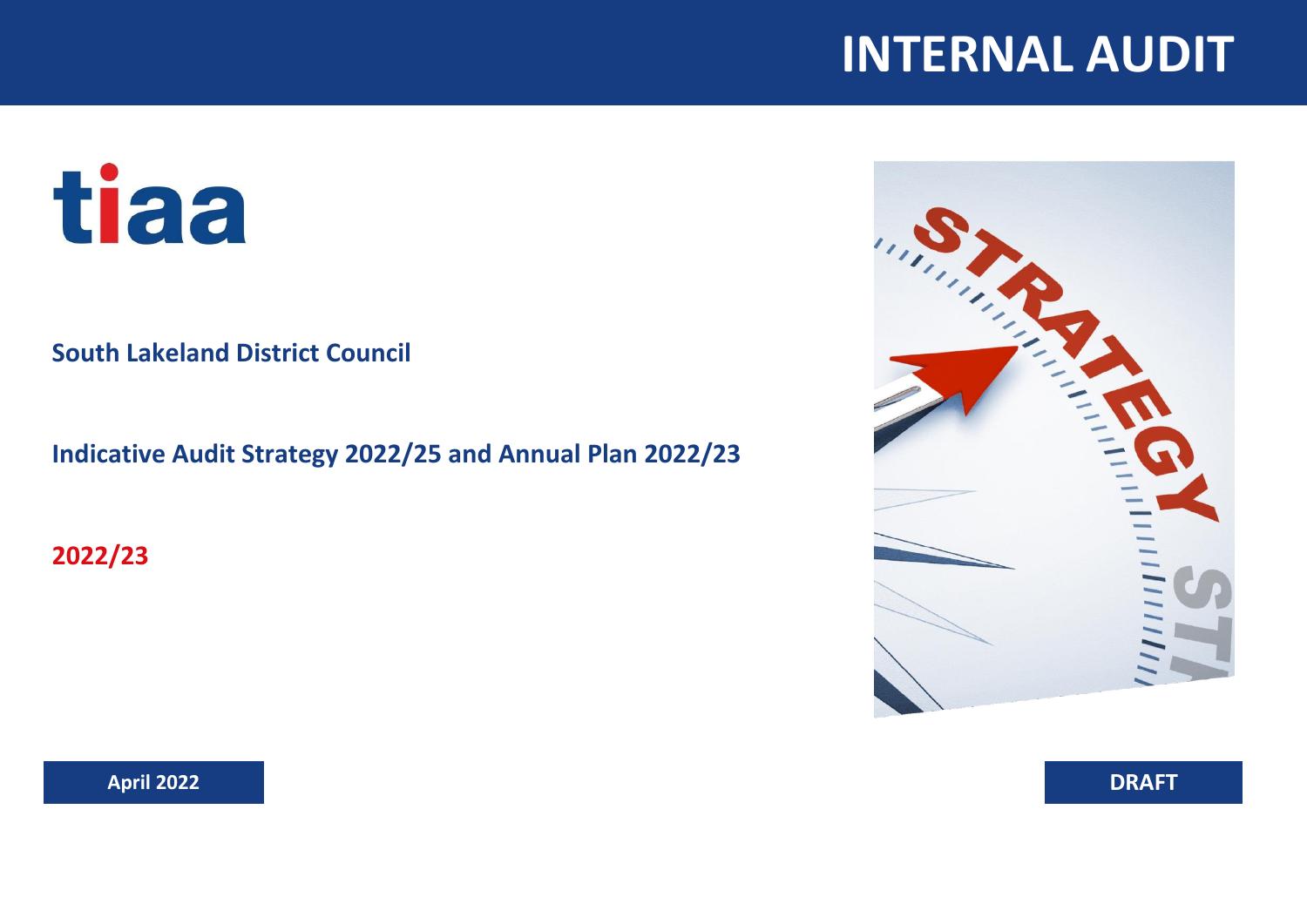

## **OVERVIEW**

#### **Introduction**

The Audit Plan for 2022/23 has been informed by a risk assessment carried out across our Local Government clients and by an updated audit risk assessment to ensure that planned coverage for the year is focussed on the key audit risks, and that the coverage will enable a robust annual Head of Internal Audit Opinion to be provided.

#### **Key Emerging Themes**

This year will continue to be another challenging year for Local Government in terms of funding, managing additional recruitment and technological advancement. There are a number of operational issues that have also come to prominence; we have identified a number of key areas which require consideration when planning internal audit coverage.

**Local Government Reorganisation:** Cumbria, its six constituent local authorities and partner organisations are transitioning towards the creation of two new unitary authorities. Key timelines include laying a Structural Changes Order before Parliament in March 2022, the creation of Joint Committees by March 2022 and shadow elections in May 2022 prior to Vesting Day on 1st April 2023. Whilst playing a significant part in this transformation, South Lakeland District Council will need to ensure it maintains delivery of current operations and services during this time.

**Staff Wellbeing and Capacity:** The COVID-19 pandemic has undoubtedly brought about changes in working practices, higher absence and changing attitudes towards work. The additional workload and pressures brought about by LGR need to be carefully managed during this period and beyond.

**"Multi-channel" resident engagement:** Partly as a result of COVID-19 but also as process changes through improved technology, councils will need to embrace cutting edge technology. Adopting a multi-channel approach to resident engagement will enable council services to be more readily available, more accessible and more transparent.

**Commercialisation:** Councils are being driven towards being more self-sufficient and cost effective, with pressure to close funding gaps and rebalance budgets. Councils will already be operating in different financial and more commercial environments. The pandemic is likely to have brought significant unforeseen risks to these investments and their underlying assumptions.

**Cyber Security:** As more services move on-line, risks and vulnerabilities are likely to increase. Cyber security is as much about awareness and behaviours as it is about network security. Resilience needs to be regularly and stringently stress tested across the organisation to ensure it is operating effectively.

**Climate Change:** Around 300 councils have declared a climate emergency. Councils are taking action to reduce their own carbon emissions and working with partners and local communities to tackle the impact of climate change on their local area.

#### **Providing Assurance during the COVID-19 pandemic**

From the outset, we successfully transitioned to new and remote ways of working without any diminution of the service and we recognise that many if not all of our clients have had to implement changes in the way that they work. We continue to consider any gaps in control or exposures that have arisen as a result of this. Whilst many measures have largely been relaxed, it is not inconceivable that further measures might be implemented to stem any increases in cases. We continue to adopt a hybrid approach with a mix of remote and on-site working and tailor this approach to client requirements and the nature of each assignment.

#### **Adequacy of the planned audit coverage**

The reviews identified in the audit plan for 2022/23 support the Head of Internal Audit's annual opinion on the overall adequacy and effectiveness of South Lakeland District Council's framework of governance, risk management and control as required by TIAA's charter. The reviews have been identified from your assurance framework, risk registers and key emerging themes.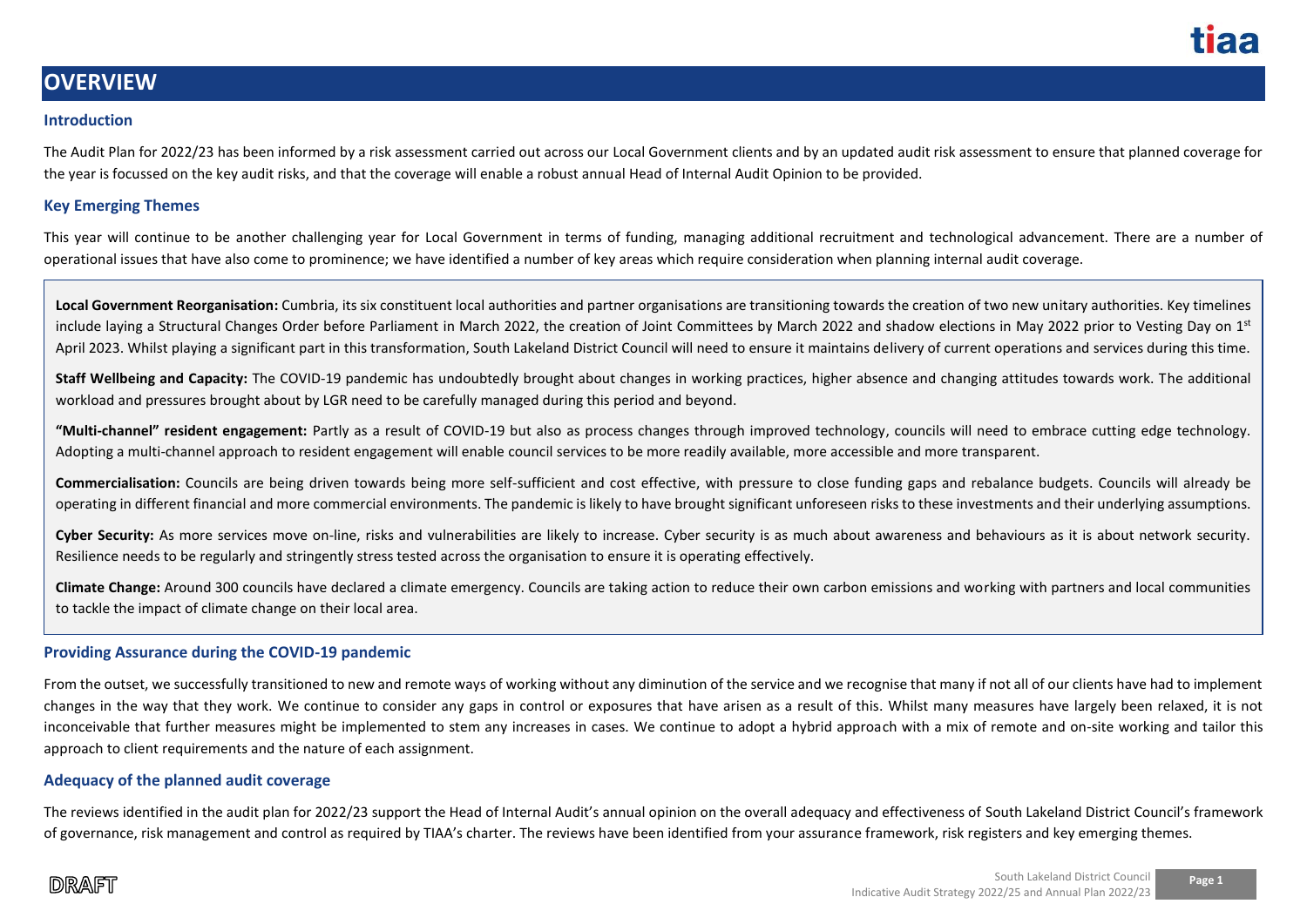

## **INTERNAL AUDIT PLAN**

#### **Audit Strategy Methodology**

We adopt a proprietary risk-based approach to determining your audit needs each year which includes reviewing your risk register and risk management framework, the regulatory framework, external audit recommendations and previous internal audit work for the organisation, together with key corporate documentation such as your business and corporate plan, standing orders, and financial regulations. For 2022/23, we have conducted an analysis of the key risks facing the sector and client base more broadly to inform our annual planning. The Audit Strategy is based predominantly on our understanding of the inherent risks facing South Lakeland District Council in what will be a year of transition. Our approach is based on the International Standards for the Professional Practice of Internal Auditing which have been developed by the Institute of Internal Auditors (IIA) and incorporate the Public Sector Internal Audit Standards (PSIAS).

#### **Risk Prioritisation**

Each year an updated risk assessment is carried out to ensure the Audit Strategy remains fully aligned with the key risks facing South Lakeland District Council. We take in to account any emerging or heightened risks that are facing the sector, to ensure that the work of internal audit remains appropriately focused.

#### **Internal Audit Strategy and Plan**

Following the risk prioritisation review, the Annual Plan at Appendix A sets out the reviews that will be carried out, the planned times and the high-level scopes for each of these reviews.

The Annual Plan will be subject to ongoing review and could change as the risks change for the organisation and will be formally reviewed with senior management and the Audit Committee midway through the financial year or should a significant issue arise.

The overall agreed time for the delivery of each assignment within the Annual Plan includes: research; preparation and issue of terms of reference; site work; production and review of working papers; and reporting.

The Annual Plan has been prepared on the assumption that the expected controls will be in place.

The total number of days required to deliver the Audit Plan is as agreed in the contract between TIAA and South Lakeland District Council. This number of days is fixed and it is TIAA's responsibility to deliver the Audit Plan for this number of days. Where South Lakeland District Council agrees additional work the required number of days and the aggregate day rate will be agreed in advance with the Finance Lead Specialist and S151 Officer and will be clearly set out in the terms of reference for the additional review(s).

#### **Release of Report**

The table below sets out the history of this plan.

| Date plan issued:         | 4 <sup>th</sup> April 2022 |
|---------------------------|----------------------------|
| Date revised plan issued: | 8 <sup>th</sup> April 2022 |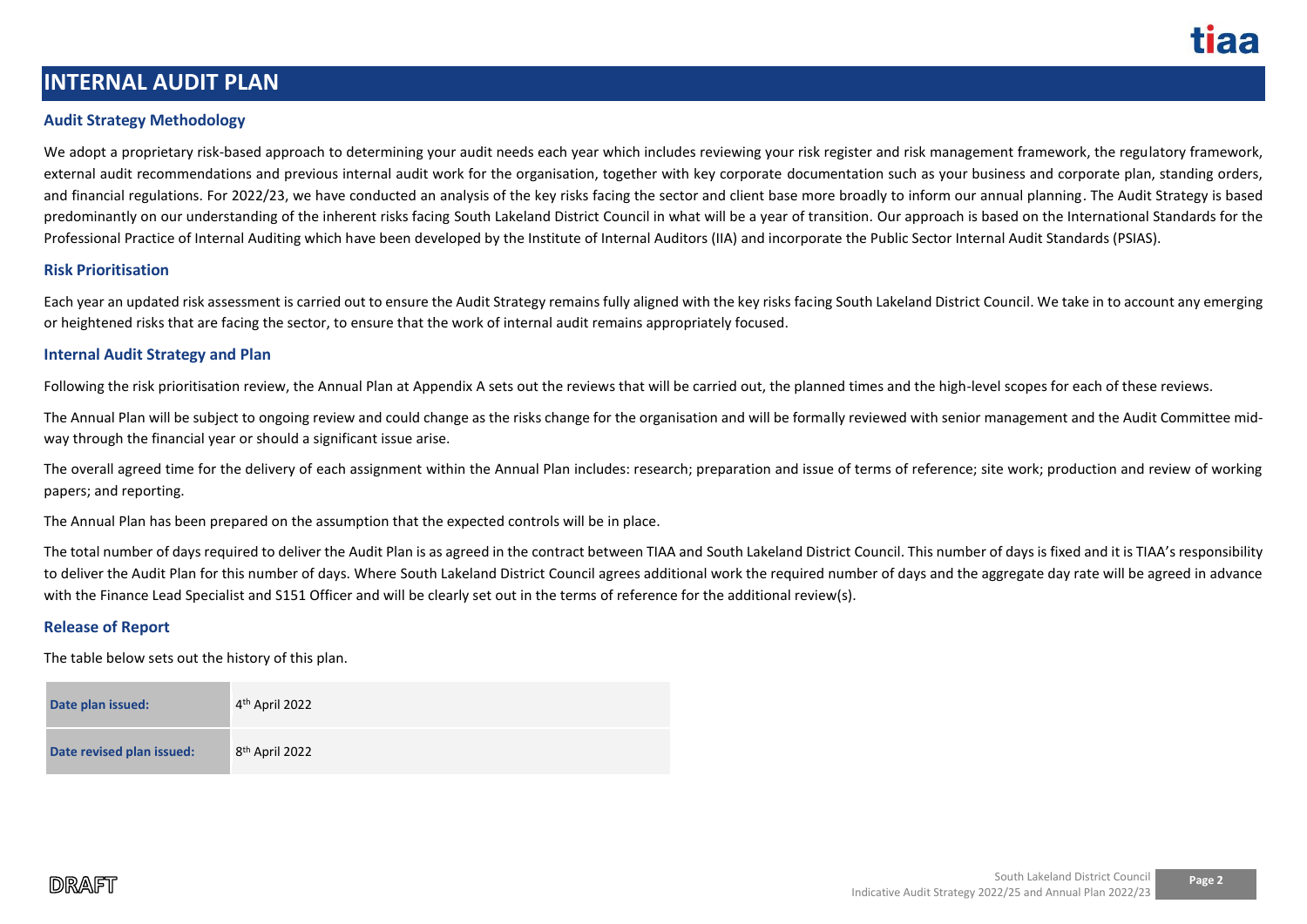

## **APPENDIX A: ANNUAL PLAN – 2022/23**

| Quarter        | <b>Review</b>                                      | <b>Type</b> | <b>Days</b> | <b>High-level Scope</b>                                                                                                                                                                                                                                                                                                                                                                                                                                                                                                                                                                                                                                                              |
|----------------|----------------------------------------------------|-------------|-------------|--------------------------------------------------------------------------------------------------------------------------------------------------------------------------------------------------------------------------------------------------------------------------------------------------------------------------------------------------------------------------------------------------------------------------------------------------------------------------------------------------------------------------------------------------------------------------------------------------------------------------------------------------------------------------------------|
| $\mathbf{1}$   | <b>Risk Management</b>                             | Assurance   | 5           | This high-level review will consider the arrangements in place for the identification and management of risks, including the<br>identification of controls and actions designed to mitigate risk.<br>This review forms part of the rolling three-year programme of key financial and governance audits.                                                                                                                                                                                                                                                                                                                                                                              |
| $\mathbf{1}$   | Data Integrity                                     | Assurance   | 10          | Ahead of transition to the new unitary authority, the review will consider the processes to ensure the integrity,<br>completeness and accuracy of data within selected key systems.                                                                                                                                                                                                                                                                                                                                                                                                                                                                                                  |
| $\mathbf{1}$   | <b>Development Control</b>                         | Assurance   | 10          | The review will consider the arrangements in place to ensure that the Council's planning function meets its service and<br>enforcement obligations, including: pre-application advice and planning submissions; processing and responding to<br>applications in line with service standards; fees and charges including the Community Infrastructure Levy; dealing with<br>consultations, comments and objections; delegated powers, reserved matters and mandatory member training; the appeals<br>process; monitoring and enforcement; and, complaints relating to the service (not decisions).                                                                                    |
| $\overline{2}$ | Procurement                                        | Assurance   | 20          | The review will consider various discrete aspects of the procurement process, including:<br>Direct awards;<br>$\bullet$<br>Contract extensions;<br>Use of consultants;<br>$\bullet$<br>Existence of signed contracts and agreements; and<br>$\bullet$<br>Planning procurement activity, including compliance with the Section 24 Direction.                                                                                                                                                                                                                                                                                                                                          |
| $\overline{2}$ | Income Management -<br>Car Parking                 | Assurance   | 10          | Car parking income represents a significant proportion of the Council's annual income.<br>This review will focus on cash receipts for car parking, taking in to account collection, storage, banking and the insurance<br>arrangements. It will also consider the controls in place around the increasing use of alternative payment methods, such as<br>through mobile phones and other devices.<br>This review forms part of the rolling three-year programme of key financial and governance audits.                                                                                                                                                                              |
| $\overline{2}$ | Charges<br>Land<br>and<br><b>Building Control.</b> | Assurance   | 20          | The review will consider the application and management of land charges, compliance with legislation including the Local<br>Land Charges Act 1975 and the Infrastructure Act 2015 and controls and processes for raising, registering and reporting land<br>charges. In addition, the review will consider the arrangements in place to ensure that the Council's building control function<br>meets its service and enforcement obligations, including: pre-application advice and applications; processing and<br>responding to applications in line with service standards; fees and charges; monitoring, including site inspections; and,<br>complaints relating to the service. |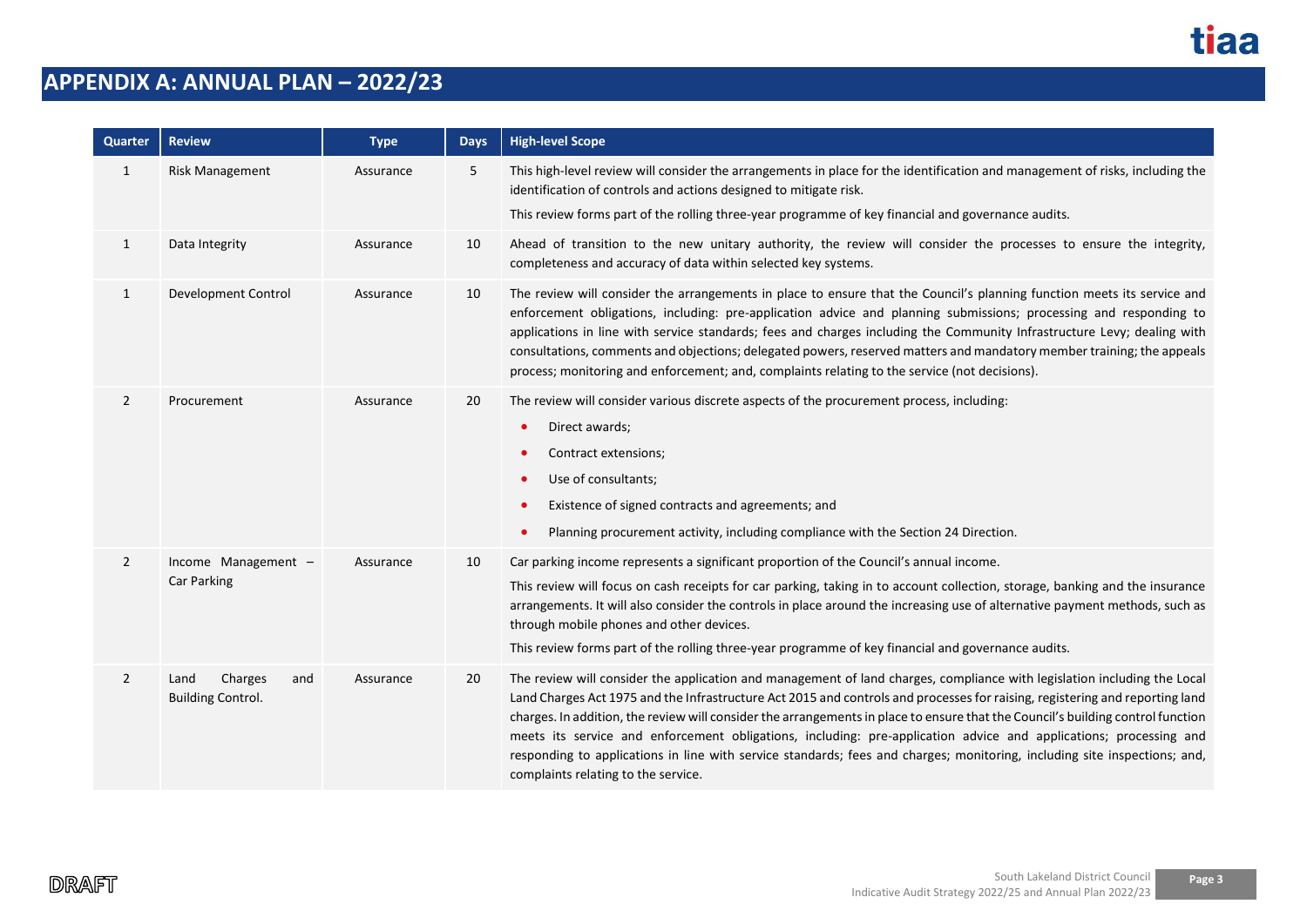

| <b>Quarter</b> | <b>Review</b>                    | <b>Type</b> | <b>Days</b> | <b>High-level Scope</b>                                                                                                                                                                                                                                                                                                                                                                                          |
|----------------|----------------------------------|-------------|-------------|------------------------------------------------------------------------------------------------------------------------------------------------------------------------------------------------------------------------------------------------------------------------------------------------------------------------------------------------------------------------------------------------------------------|
| $\overline{2}$ | <b>Council Tax Rebate</b>        | Assurance   | 15          | The Council will be issuing approximately $£5.5m$ to residents whose homes falls into Council Tax Band $A - D$ .                                                                                                                                                                                                                                                                                                 |
|                | Payments                         |             |             | The review will consider the management and administration of the Council Tax Rebate Payments, including the assessment<br>of eligibility and the measures in place to mitigate fraud.                                                                                                                                                                                                                           |
| 3              | <b>NNDR</b>                      | Assurance   | 15          | SLDC issues approximately 8,000 National Non-domestic Rates bills each year.                                                                                                                                                                                                                                                                                                                                     |
|                |                                  |             |             | The review will consider the calculation and application of business rates, collection, business rate relief and refunds,<br>interest and appeals.                                                                                                                                                                                                                                                               |
|                |                                  |             |             | This review forms part of the rolling three-year programme of key financial and governance audits.                                                                                                                                                                                                                                                                                                               |
| 3              | <b>Disabled Facilities Grant</b> | Assurance   | 10          | Disabled Facilities Grants (DFGs) help to fund adaptations to enable people to stay living in their home. Adaptations can<br>include stair lifts, wet floor shower areas and access ramp; DFGs are mandatory for certain essential adaptations. The<br>maximum grant available is £30,000.<br>The review considers the arrangements for managing Disabled Facilities Grants, including the assessment, approval, |
|                |                                  |             |             | procurement and payment processes. The review also considers the arrangements for financial and budget monitoring and<br>the achievement of value for money.                                                                                                                                                                                                                                                     |
| 3              | Cash Receipting                  | Assurance   | 20          | The review will consider the arrangements in place for receiving and accounting for monies due to the Council                                                                                                                                                                                                                                                                                                    |
|                |                                  |             |             | This review forms part of the rolling three-year programme of key financial and governance audits.                                                                                                                                                                                                                                                                                                               |
| 3              | ICT - Asset Management           | Assurance   | 10          | The review will consider the processes in place to manage, maintain and confirm the existence of ICT assets. This will include<br>the processes in place for identifying and managing the return of equipment for those leaving their posts.                                                                                                                                                                     |
| 4              | Main Accounting System           | Assurance   | 10          | The review will assess procedures and controls within the main accounting systems to ensure that:                                                                                                                                                                                                                                                                                                                |
|                |                                  |             |             | Control accounts and bank reconciliations are carried out regularly.<br>$\bullet$                                                                                                                                                                                                                                                                                                                                |
|                |                                  |             |             | Transactions are transferred accurately from feeder systems.<br>$\bullet$                                                                                                                                                                                                                                                                                                                                        |
|                |                                  |             |             | The integrity and security of the main accounting system is maintained.<br>$\bullet$                                                                                                                                                                                                                                                                                                                             |
|                |                                  |             |             | Responsibilities and processes for journal entries and year end processing are appropriately defined and allocated.<br>$\bullet$                                                                                                                                                                                                                                                                                 |
|                |                                  |             |             | Transactions are accurately valued and allocated correctly within the general ledger.                                                                                                                                                                                                                                                                                                                            |
|                |                                  |             |             | This audit will focus on the arrangements for the overall governance of the system and the controls and risks related to the<br>general ledger.                                                                                                                                                                                                                                                                  |
|                |                                  |             |             | This review forms part of the rolling three-year programme of key financial and governance audits.                                                                                                                                                                                                                                                                                                               |
| 4              | <b>Business Continuity</b>       | Assurance   | 10          | The review will consider the business continuity arrangements that the Council has in place should it be subject to a cyber-<br>security attack/incident.                                                                                                                                                                                                                                                        |
| $1 - 4$        | Follow-up                        | Follow up   | 10          | Follow-up of implementation of agreed priorities one and two actions from audit reports, ensuring South Lakeland District<br>Council is implementing recommendations, and providing reports to the Audit Committee.                                                                                                                                                                                              |
| $\mathbf{1}$   | <b>Annual Planning</b>           | Management  | 3           | Assessing South Lakeland District Council's annual audit needs.                                                                                                                                                                                                                                                                                                                                                  |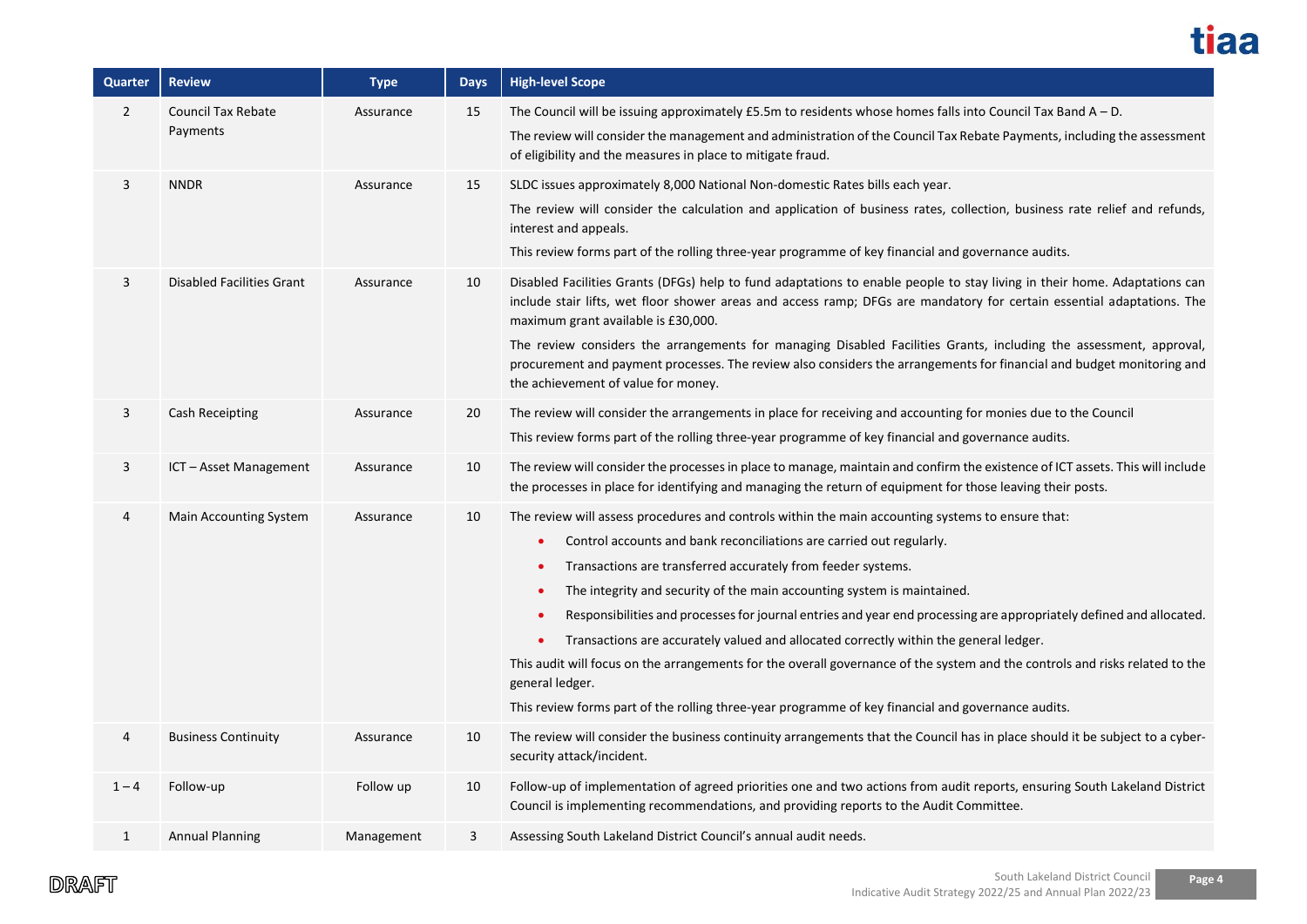

| Quarter | <b>Review</b>           | <b>Type</b> | <b>Days</b> | High-level Scope                                                                                                                                                                                                                              |
|---------|-------------------------|-------------|-------------|-----------------------------------------------------------------------------------------------------------------------------------------------------------------------------------------------------------------------------------------------|
|         | <b>Annual Report</b>    | Management  |             | Reporting on the overall conclusions and opinion based on the year's audits and other information and providing input to<br>the Annual Governance Statement.                                                                                  |
| 1 – 4   | <b>Audit Management</b> | Management  | 14          | This time includes: meeting client management, overseeing the audit plan, reporting and supporting the Audit Committee,<br>liaising with External Audit and Client briefings (including fraud alerts, fraud digests and committee briefings). |
|         |                         | Total days  | 195         |                                                                                                                                                                                                                                               |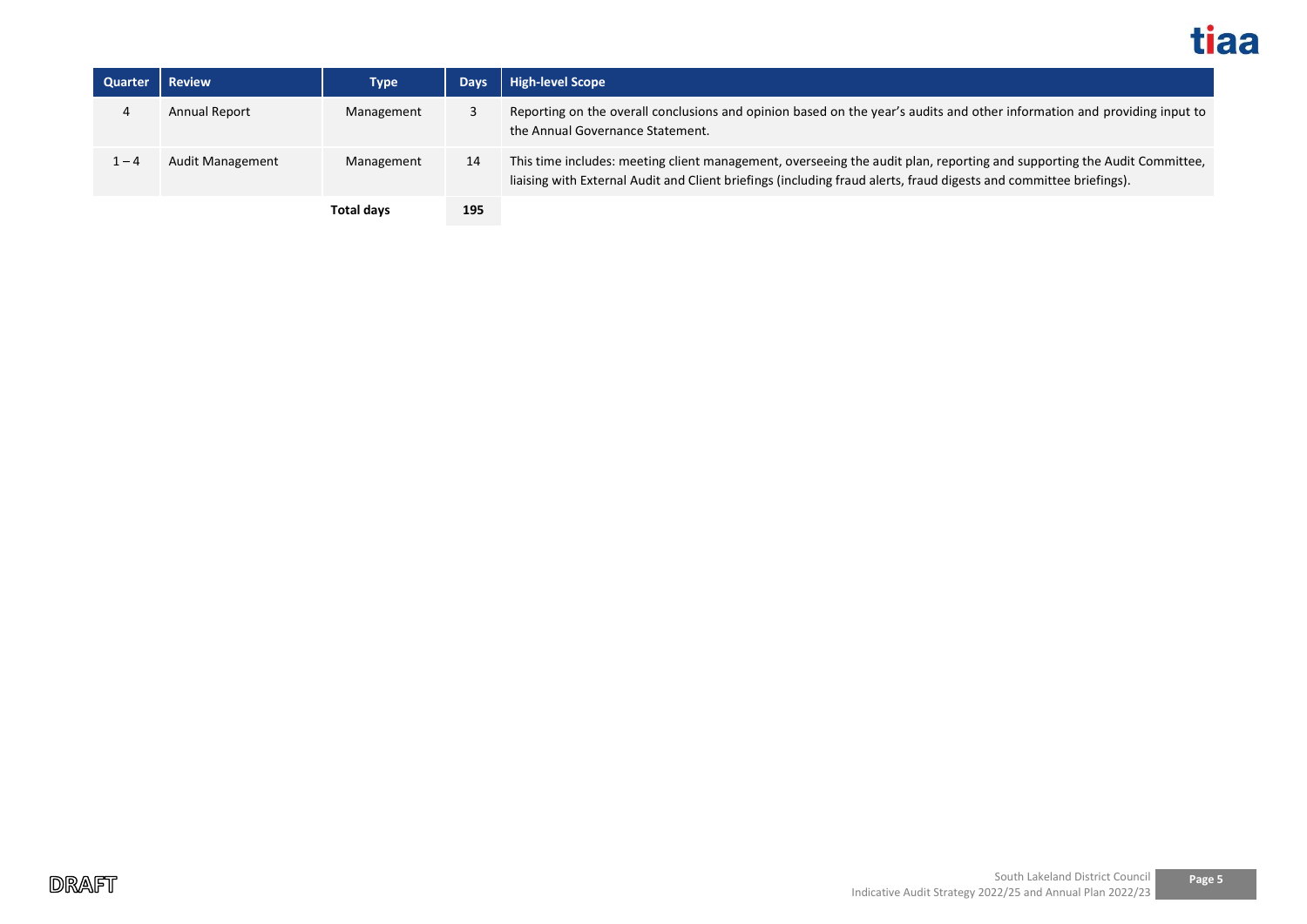## **APPENDIX C: INTERNAL AUDIT CHARTER**

#### **The Need for a Charter**

The Audit Charter formally defines internal audit's purpose, authority and responsibility. It establishes internal audit's position within South Lakeland District Council and defines the scope of internal audit activities. The establishment of the Audit Charter is a requirement of the Public Sector Internal Audit Standards (PSIAS) and approval of the charter is the responsibility of the Audit Committee.

#### **The Role of Internal Audit**

The main objective of the internal audit activity carried out by TIAA is to provide, in an economical, efficient and timely manner, an objective evaluation of, and opinion on, the overall adequacy and effectiveness of the framework of governance, risk management and control. TIAA is responsible for providing assurance to South Lakeland District Council's governing body (being the body with overall responsibility for the organisation) on the adequacy and effectiveness of the risk management, control and governance processes.

#### **Standards and Approach**

TIAA's work will be performed with due professional care, in accordance with the requirements of the PSIAS and the IIA standards which are articulated in the International Professional Practices Framework (IPPF).

#### **Scope**

All South Lakeland District Council's activities fall within the remit of TIAA. TIAA may consider the adequacy of controls necessary to secure propriety, economy, efficiency and effectiveness in all areas. It will seek to confirm that South Lakeland District Council's management has taken the necessary steps to achieve these objectives and manage the associated risks. It is not within the remit of TIAA to question the appropriateness of policy decisions; however, TIAA is required to examine the arrangements by which such decisions are made, monitored and reviewed.

TIAA may also conduct any special reviews requested by the board, Audit Committee or the nominated officer (being the post responsible for the day-to-day liaison with TIAA), provided such reviews do not compromise the audit service's objectivity or independence, or the achievement of the approved audit plan.

#### **Access**

TIAA has unrestricted access to all documents, records, assets, personnel and premises of South Lakeland District Council and is authorised to obtain such information and explanations as they consider necessary to form their opinion. The collection of data for this purpose will be carried out in a manner prescribed by TIAA's professional standards, Information Security and Information Governance policies.

#### **Independence**

TIAA has no executive role, nor does it have any responsibility for the development, implementation or operation of systems; however, it may provide independent and objective advice on risk management, control, governance processes and related matters, subject to resource constraints. For day-to-day administrative purposes only, TIAA reports to a nominated officer within South Lakeland District Council and the reporting arrangements must take account of the nature of audit work undertaken. TIAA has a right of direct access to the chair of the board, the chair of the Audit Committee and the responsible accounting officer (being the post charged with financial responsibility).

To preserve the objectivity and impartiality of TIAA's professional judgement, responsibility for implementing audit recommendations rests with South Lakeland District Council's management.

#### **Conflict of Interest**

Consultancy activities are only undertaken with distinct regard for potential conflict of interest. In this role we will act in an advisory capacity and the nature and scope of the work will be agreed in advance and strictly adhered to.

We are not aware of any conflicts of interest and should any arise we will manage them in line with TIAA's audit charter and internal policies, the PSIAS/IIA standards and South Lakeland District Council's requirements.

#### **Irregularities, Including Fraud and Corruption**

TIAA will without delay report to the appropriate regulator, serious weaknesses, significant fraud, major accounting and other breakdowns subject to the requirements of the Proceeds of Crime Act 2002.

TIAA will be informed when evidence of potential irregularity, including fraud, corruption or any impropriety, is discovered so that TIAA can consider the adequacy of the relevant controls, evaluate the implication of the fraud on the risk management, control and governance processes and consider making recommendations as appropriate. The role of TIAA is not to investigate the irregularity unless commissioned to do so.

#### **Limitations and Responsibility**

Substantive testing will only be carried out where a review assesses the internal controls to be providing 'limited' or 'no' assurance with the prior approval of South Lakeland District Council and additional time will be required to carry out such testing. South Lakeland District Council is responsible for taking appropriate action to establish whether any loss or impropriety has arisen as a result of the control weaknesses.

Internal controls can only provide reasonable and not absolute assurance against misstatement or loss. The limitations on assurance include the possibility of one or more of the following situations, control activities being circumvented by the collusion of two or more persons, human error, or the overriding of controls by management. Additionally, no assurance can be provided that the internal controls will continue to operate effectively in future periods or that the controls will be adequate to mitigate all significant risks that may arise in future.

The responsibility for a sound system of internal controls rests with management and work performed by internal audit should not be relied upon to identify all strengths and weaknesses that may exist. Neither should internal audit work be relied upon to identify all circumstances of fraud or irregularity, should there be any, although the audit procedures have been designed so that any material irregularity has a reasonable probability of discovery. Even sound systems of internal control may not be proof against collusive fraud.

Reliance will be placed on management to provide internal audit with full access to staff and to accounting records and transactions and to ensure the authenticity of these documents.

The matters raised in the audit reports will be only those that come to the attention of the auditor during the course of the internal audit reviews and are not necessarily a comprehensive statement of all the weaknesses that exist or all the improvements that might be made. The audit reports are prepared solely for management's use and are not prepared for any other purpose.